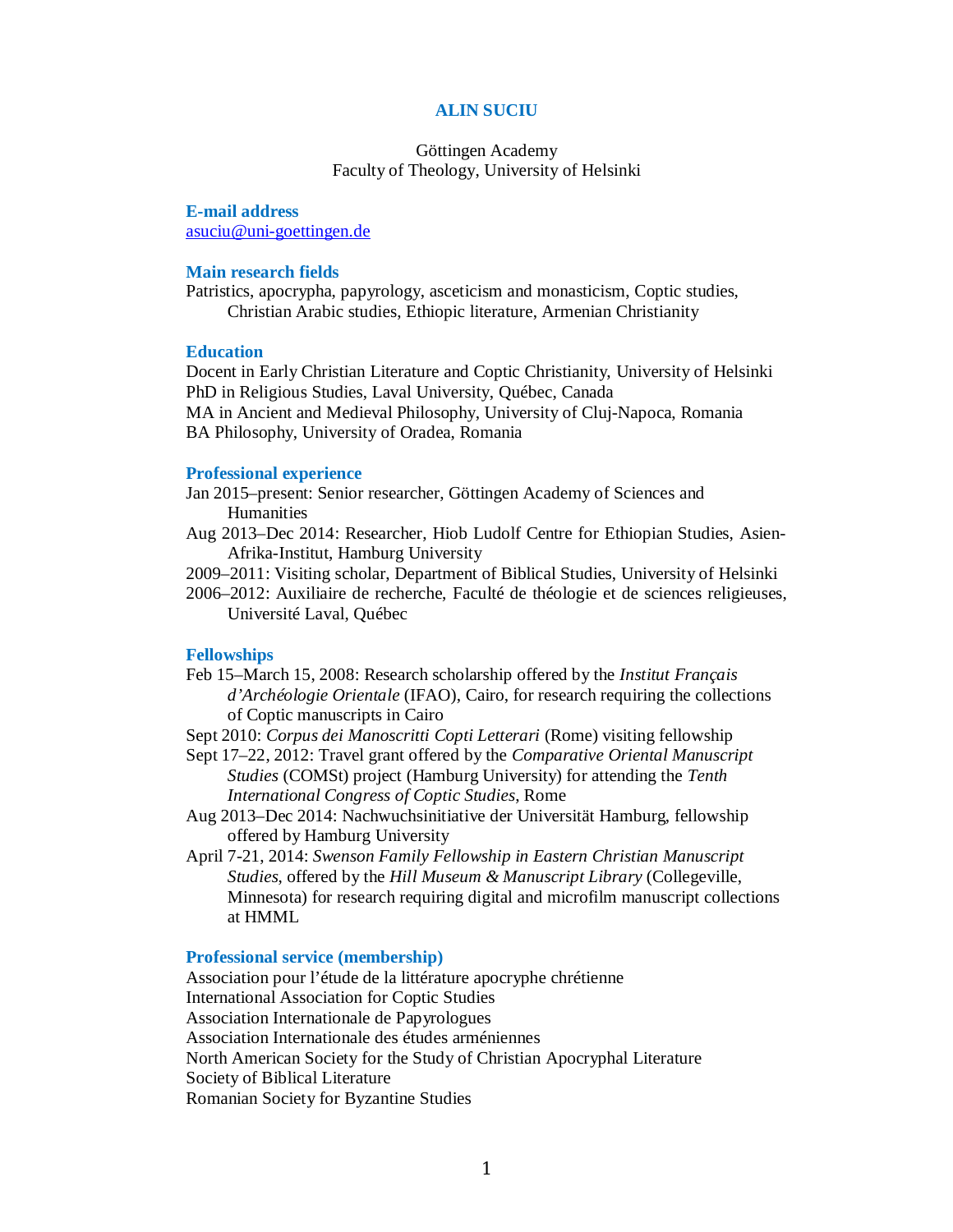Member of the steering committee of the Christianity in the Middle East Group, International Orthodox Theological Association (IOTA)

## **Publications:**

### **Books (monograph)**

*The* Berlin-Strasbourg Apocryphon*: A Coptic Apostolic Memoir*. Wissenschaftliche Untersuchungen zum Neuen Testament I, 370; Tübingen: Mohr Siebeck, 2017.

## **Articles in journals**

- "The Sahidic Tripartite Isaiah: Origins and Transmission within the Coptic Manuscript Culture," *Archiv für Papyrusforschung* 66 (2020) 377-406.
- "The Ethiopic Version of Stephen the Theban's *Sermo asceticus*," *Le Muséon* 132 (2019) 475-507 (co-authored with Amsalu Tefera).
- "Coptic Vestiges of Basil of Caesarea's *Asceticon Magnum* (*CPG* 2875)," *Vigiliae Christianae* 73 (2019) 359-384.
- "A Coptic Text Attributed to John of Jerusalem: The Authorship of the *Encomium in Stephanum Protomartyris* (*BHO* 1093; *CANT* 302; *Clavis Coptica* 0985) Revisited," *Analecta Bollandiana* 137 (2019) 58-62.
- "A Quotation from 6 Ezra in the *Sermo asceticus* of Stephen the Theban," *Apocrypha* 29 (2018) 59-67.
- "A Bohairic Fragment of the *Acts of Matthew in the City of the Priests* and other Coptic Fragments from the Genizah of the Umayyad Mosque in Damascus," *Le Muséon* 131 (2018) 251-277.
- "The *Sermo asceticus* of Stephen the Theban in Sahidic Coptic," *Journal of Theological Studies* n.s. 69 (2018) 628-673.
- "Note on the Alleged Arabic Manuscript of the *Life of Adam*," *Journal of Theological Studies* n.s. 69 (2018) 96-100.
- "The Coptic Versions of *De ascetica disciplina* attributed to Basil of Caesarea (*CPG*  2890). With an Appendix Containing the Armenian Version," *Revue des études byzantines* 75 (2017) 65-100.
- "Remarks on a Coptic Sahidic Fragment of 3 Kingdoms, Previously Described as an Apocryphon of Solomon," *Journal of Biblical Literature* 136 (2017) 57-62 (coauthored with Felix Albrecht).
- "Sitting in the Cell: The Literary Development of an Ascetic Praxis in Paul of Tamma's Writings. With an Edition of Some Hitherto Unknown Fragments of *De Cella*," *Journal of Theological Studies* n.s. 68 (2017) 141-171.
- "The Question of the Authorship of the *Historia Stephani Protomartyris* (BHO 1093; CANT 302; clavis coptica 0491): Theodosius of Jerusalem, Abba Isaiah, the Monk Romanus and Peter the Iberian," *Analecta Bollandiana* 134 (2016) 279- 292.
- "An Armenian Fragment of the Gospel of Mark in the *Erkat'agir* Script: With a Note on Its Codicological Reconstruction" *Journal of Biblical Literature* 135 (2016) 849-857.
- "An Addition to the Christian-Palestinian Aramaic Literary Corpus: *Logos XV* of Abba Isaiah of Scetis," *Journal of Semitic Studies* 61 (2016) 449-461.
- "The Recovery of the Lost Fragment Preserving the Title of the Coptic *Book of Bartholomew*: Edition and Translation of Cornell University Library, Misc. Bd. Ms. 683," *Apocrypha* 26 (2015) 239-259.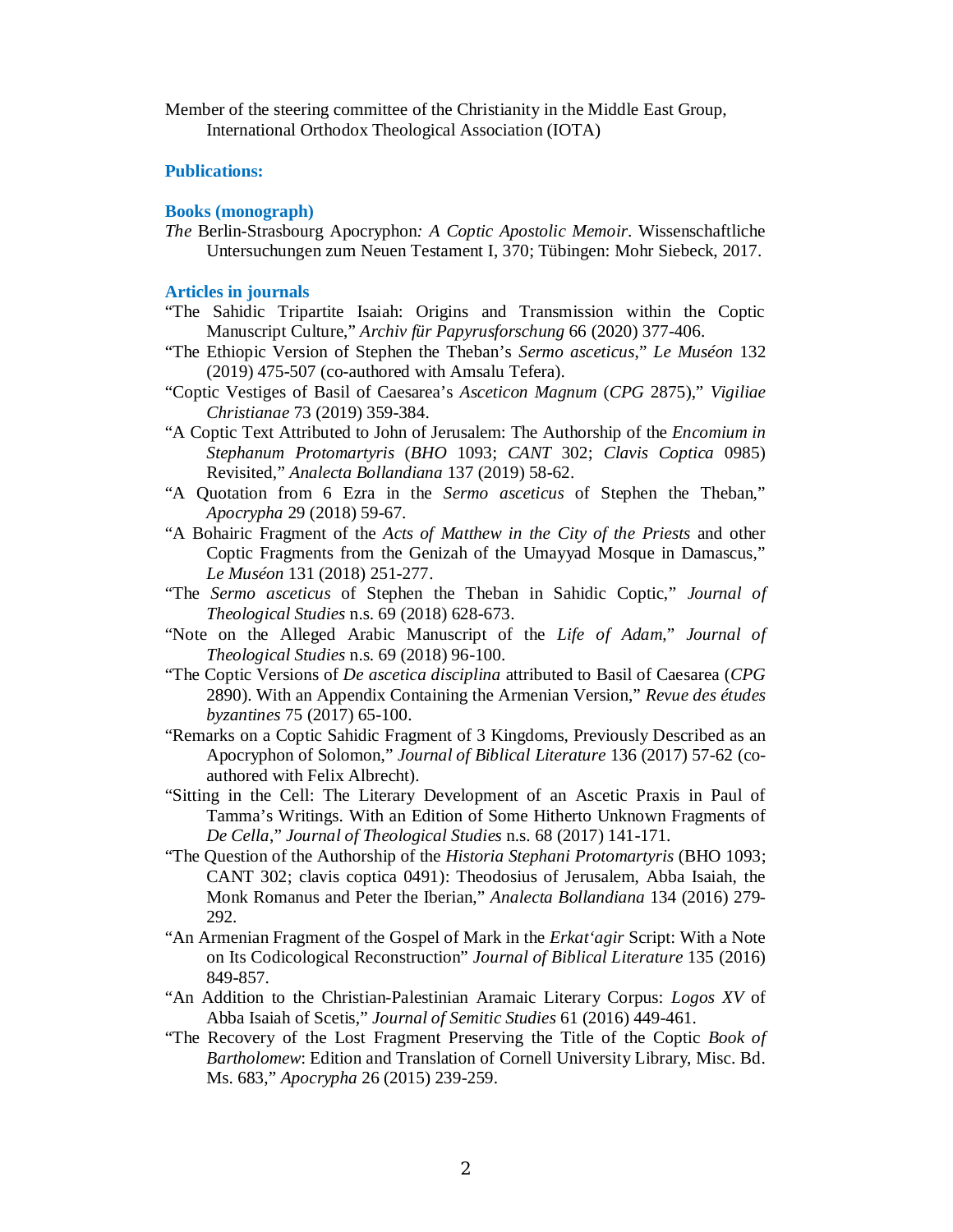- "The *Book of Bartholomew*: A Coptic Apostolic Memoir," *Apocrypha* 26 (2015) 211-237.
- "Revisiting the Literary *Dossier* of Stephen of Thebes: With Preliminary Editions of the Greek Redactions of the Ascetic *Commandments*," *Adamantius* 21 (2015) 301-325.
- "On a Bilingual Copto-Arabic Manuscript of *4 Ezra* and the Reception of this Pseudepigraphon in Coptic Literature," *Journal for the Study of the Pseudepigrapha* 25.1 (2015) 3-22.
- "The Sahidic Version of Jacob of Serugh's *MemrƗ* on the Ascension of Christ," *Le Muséon* 128 (2015) 49-83.
- "Note on the Dating of the British Library Sahidic Fragment of Ps.-Cyriacus of Behnesa's *Lament of Mary*," *Journal of Coptic Studies* 16 (2014) 217-218.
- "Coptic Scribes and Manuscripts. Dated and Datable Codices from the Monastery of Apa Shenoute. I: The Codices of the Scribe Victor, the Son of Shenoute (First Half of the 12th Century)," *Journal of Coptic Studies* 16 (2014) 195-215.
- "More Sahidic Fragments from the Life of Shenoute Attributed to Besa," *Zeitschrift für Antikes Christentum – Journal of Ancient Christianity* 17 (2013) 424-427.
- "'Me, This Wretched Sinner': A Coptic Fragment from the Vision of Theophilus Concerning the Flight of the Holy Family to Egypt," *Vigiliae Christianae* 67 (2013) 436-450.
- "A Coptic Fragment from the *History of Joseph the Carpenter* in the Collection of Duke University Library," *Harvard Theological Review* 106:1 (2013) 93-104.
- "Three Fragments from a Coptic Codex of the Apocryphal Acts of the Apostles," *Bulletin of the American Society of Papyrologists* 49 (2012) 241-250.
- "A Coptic Fragment from John Chrysostom, *Quod nemo laeditur nisi a seipso* (CPG 4400; BHG 488d)," *Analecta Bollandiana* 130 (2012) 283-293.
- "Ps.-Theophili Alexandrini *Sermo de Cruce et Latrone*. Edition of Pierpont Morgan M595 with Parallels and Translation," *Zeitschrift für Antikes Christentum – Journal of Ancient Christianity* 16 (2012) 181-225.
- "Coptic Biblical Fragments in the Possession of the Trinity College in Dublin," *Zeitschrift für Papyrologie und Epigraphik* 183 (2012) 101-107.
- "A British Library Fragment from a Homily on the Lament of Mary and the So-Called Gospel of Gamaliel," *Aethiopica. International Journal of Ethiopian and Eritrean Studies* 15 (2012) 53-71.
- "Further Leaves from a White Monastery Codex Containing Texts Attributed to Athanasius of Alexandria," *Orientalia* 81 (2012) 87-90 + tab. XXII-XXVII.
- "Notes Concerning Some Coptic Fragments Related to Mary the Mother of Jesus," *Teologinen Aikakauskirja – Teologisk Tidskrift* 117 (2012) 102-105.
- "The Borgian Coptic Manuscripts in Naples: Supplementary Identifications and Notes to a Recently Published Catalogue," *Orientalia Christiana Periodica* 77 (2011) 299-325.
- "À propos de la datation du manuscrit contenant le Grand Euchologe du Monastère Blanc," *Vigiliae Christianae* 65 (2011) 189-198.
- "New Fragments from the Sahidic Version of the *Historia Josephi Fabri Lignarii*," *Le Muséon* 122 (2009) 279-289.

### **Articles in books**

"The End of the Library of the Monastery of Atripe," in P. Buzi – A. Camplani – F. Contardi (eds.), *Coptic Society, Literature and Religion from Late Antiquity to Modern Times. Proceedings of the Tenth International Congress of Coptic*